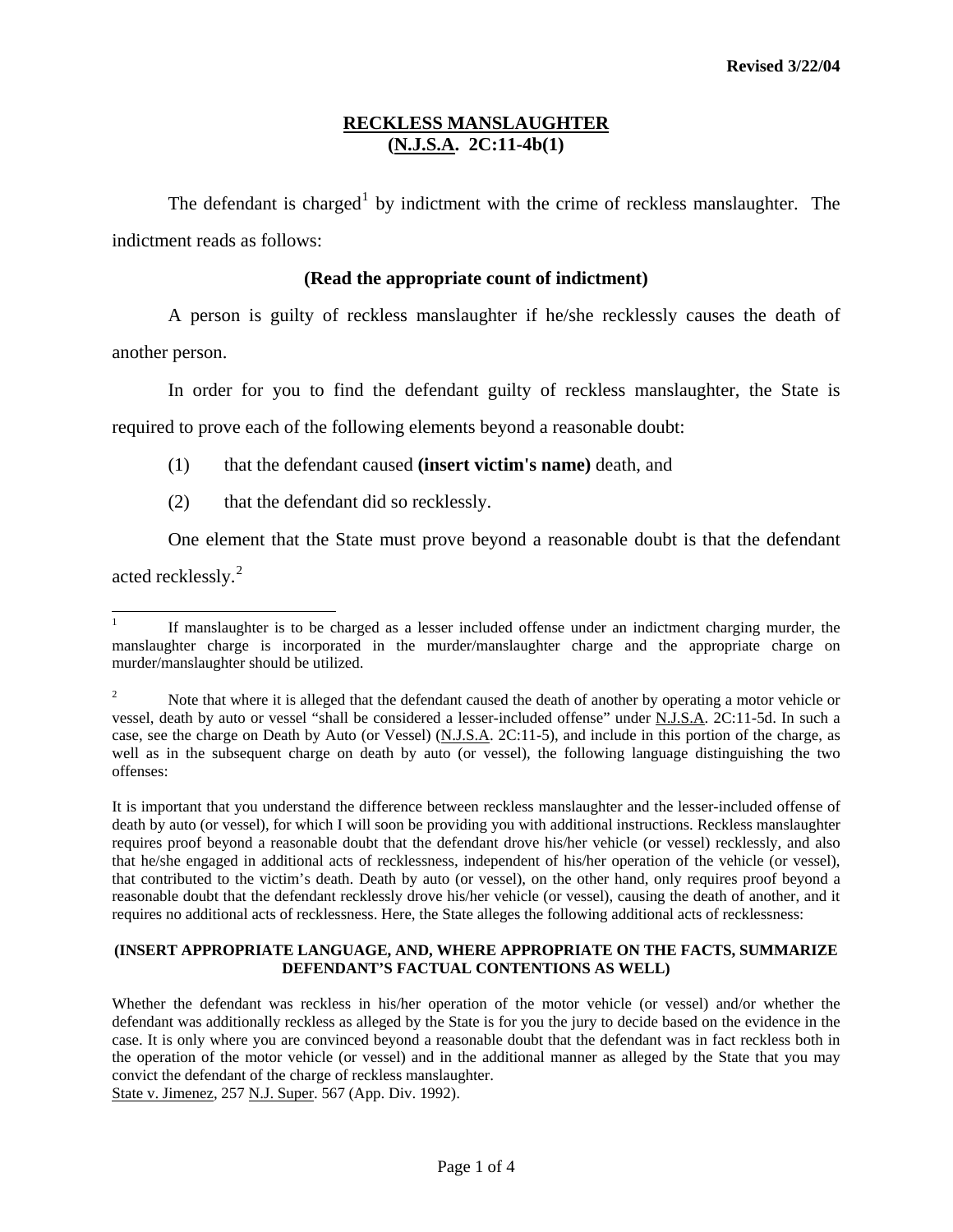A person who causes another's death does so recklessly when he/she is aware of and consciously disregards a substantial and unjustifiable risk that death will result from his/her conduct. The risk must be of such a nature and degree that, considering the nature and purpose of defendant's conduct and the circumstances known to defendant, his/her disregard of that risk is a gross deviation from the standard of conduct that a reasonable person would follow in the same situation. $3$ 

 In other words, you must find that defendant was aware of and consciously disregarded the risk of causing death. If you find that defendant was aware of and disregarded the risk of causing death, you must determine whether that risk that he/she disregarded was substantial and unjustifiable. In doing so, you must consider the nature and purpose of defendant's conduct, and the circumstances known to defendant, and you must determine whether, in light of those factors, defendant's disregard of that risk was a gross deviation from the conduct a reasonable person would have observed in defendant's situation.<sup>[4](#page-1-0)</sup>

**(Summarize, if helpful, all of the evidence relevant to recklessness, including any contrasting accounts of events by the defense and the State.)[5](#page-1-1)**

 3 N.J.S.A. 2C:2-2(3).

<span id="page-1-0"></span><sup>4</sup> This expanded explanation of recklessness is adapted from the following portion of the Code Commentary: The Code requires, however, that the risk thus consciously disregarded by the actor be substantial and unjustifiable; even substantial risks may be created without recklessness when the actor seeks to serve a proper purpose. Accordingly, to aid the ultimate determination, the Code points expressly to the factors to be weighed in judgment: the nature and degree of the risk disregarded by the actor, the nature and purpose of his conduct and the circumstances known to him in acting.

Some principle must be articulated, however, to indicate what final judgment is demanded after everything is weighed. There is no way to state this value-judgment that does not beg the question in the last analysis. The point is that the jury must evaluate the conduct and determine whether it should be condemned. The Code, therefore, proposes that this difficulty be resolved by asking the jury whether the defendant's conduct involved a gross deviation from the standard of conduct that a reasonable person would observe. This seems to us to be the most appropriate way to put the issue to a jury. (2 Final Report of the New Jersey Criminal Law Revision Commission, Commentary (1971) at 42.)

<span id="page-1-2"></span><span id="page-1-1"></span><sup>5</sup> In State v. Concepcion, 111 N.J. 373, 380-381 (1988), the Supreme Court reversed the defendant's conviction of reckless manslaughter because the trial judge had selectively summarized only one aspect of the critical events and had failed to explain that the jury must make a preliminary finding resolving contrasting factual accounts of events.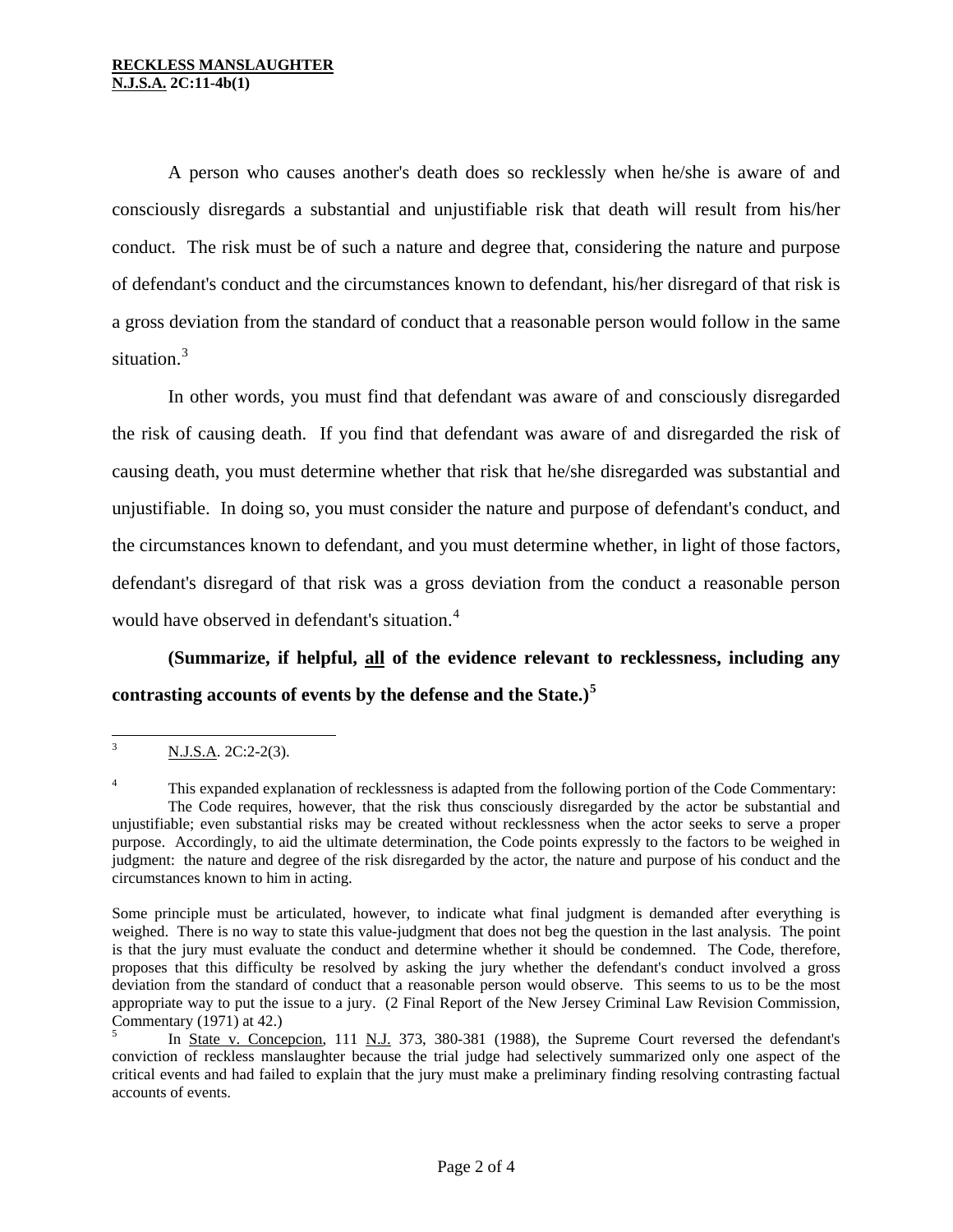The other element that the State must prove beyond a reasonable doubt is that the defendant caused **(insert victim's name)** death.

**(If causal relationship between conduct and result is not an issue, charge the following:)** 

 You must find that **(insert victim's name)** would not have died but for defendant's conduct.<sup>[6](#page-1-2)</sup>

**(If causal relationship between conduct and result is an issue, charge the**   $\textbf{following:}\text{)}^7$ 

 Causation has a special meaning under the law. To establish cau sation, the State must prove two elements, each beyond a reasonable doubt:

First, that but for the defendant's conduct, the victim would not have died.

reasonable doubt that (insert victim's name) death was not so unexpected or unusual that it would be unjust to find the defendant guilty of reckless manslaughter. $8$  Second, **(insert victim's name)** death must have been within the risk of which the defendant was aware. If not, it must involve the same kind of injury or harm as the probable result of the defendant's conduct and must also not be too remote, too accidental in its occurrence, or too dependent on another's volitional act to have a just bearing on the defendant's liability or on the gravity of his/her offense. In other words, the State must prove beyond a

**[NOTE: In cases where Causation - Removal of Life Support is an issue, the jury should be instructed as follows:** 

You have heard testimony that on [date], **(insert victim's name)** was taken off life

<span id="page-2-0"></span> 6 N.J.S.A. 2C:2-3(a)(1).

<sup>7</sup> State v. Concepcion, 111 N.J. 373, 377 (1988); N.J.S.A. 2C:2-3c.

<sup>8</sup> State v. Martin, 119 N.J. at 33.